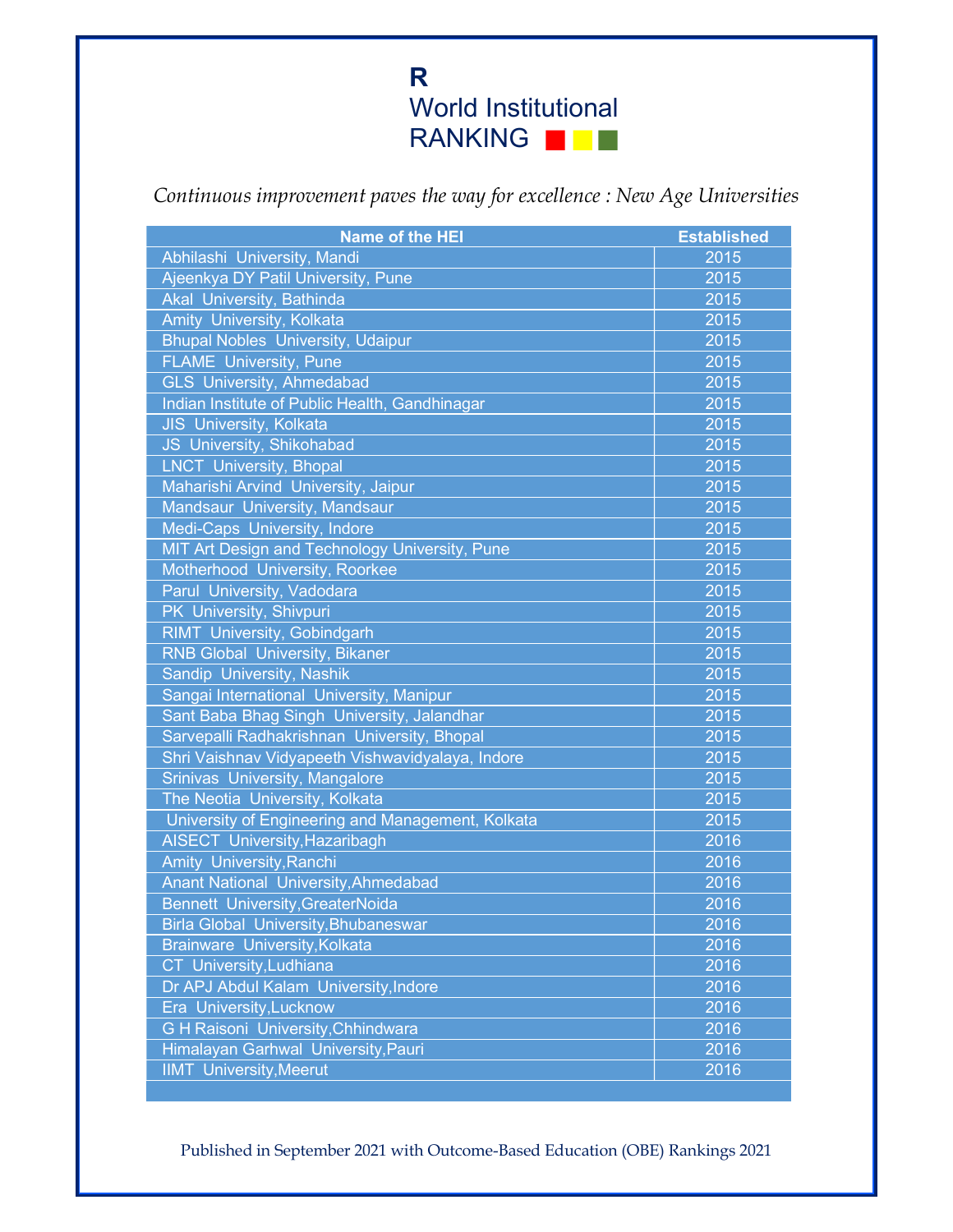| JSS Science and Technology University, Mysuru<br>2016<br>Khalsa University, Amritsar<br>2016<br>Malwanchal University, Indore<br>2016<br>Marwadi University, Rajkot<br>2016<br>PDM University, Bahadurgarh<br>2016<br>Plastindia International University, Vapi<br>2016<br>Pragyan International University, Ranchi<br>2016<br>Ras Bihari Bose Subharti University, Dehradun<br>2016<br>Sai Tirupati University, Udaipur<br>2016<br>SankalchandPatel University, Visnagar<br>2016<br>Sanskriti University, Mathura<br>2016<br>ShriGuruRamRai University, Dehradun<br>2016<br>SriGuruRamDas UniversityofHealthSciences, Amritsar<br>2016<br><b>StJoseph University, Dimapur</b><br>2016<br><b>Starex University, Gurugram</b><br>2016<br>Symbiosis UniversityofAppliedSciences, Indore<br>2016<br>Amity University, Patna<br>2017<br><b>ARKA Jain University, Seraikela</b><br>2017<br>Avantika University, Ujjain<br>2017<br><b>Bareilly International University, Bareilly</b><br>2017<br><b>Bhagwant Global University, Kotdwar</b><br>2017<br>Bhartiya Skill Development University, Jaipur<br>2017<br>Chinmaya Vishwavidyapeeth, Ernakulam<br>2017<br>Dr Vishwanath Karad MIT World Peace University, Pune<br>2017<br><b>Gujarat Maritime University, Gandhinagar</b><br>2017<br>Indrashil University, Kadi<br>2017<br>Kalinga Institute of Social Sciences, Bhubaneswar<br>2017<br>Karnavati University, Gandhinagar<br>2017<br><b>KK University, Nalanda</b><br>2017<br>Krishnaguru Adhyatmik Visvavidyalaya, Nasatra<br>2017 |
|-------------------------------------------------------------------------------------------------------------------------------------------------------------------------------------------------------------------------------------------------------------------------------------------------------------------------------------------------------------------------------------------------------------------------------------------------------------------------------------------------------------------------------------------------------------------------------------------------------------------------------------------------------------------------------------------------------------------------------------------------------------------------------------------------------------------------------------------------------------------------------------------------------------------------------------------------------------------------------------------------------------------------------------------------------------------------------------------------------------------------------------------------------------------------------------------------------------------------------------------------------------------------------------------------------------------------------------------------------------------------------------------------------------------------------------------------------------------------------------------------------------------------------------|
|                                                                                                                                                                                                                                                                                                                                                                                                                                                                                                                                                                                                                                                                                                                                                                                                                                                                                                                                                                                                                                                                                                                                                                                                                                                                                                                                                                                                                                                                                                                                     |
|                                                                                                                                                                                                                                                                                                                                                                                                                                                                                                                                                                                                                                                                                                                                                                                                                                                                                                                                                                                                                                                                                                                                                                                                                                                                                                                                                                                                                                                                                                                                     |
|                                                                                                                                                                                                                                                                                                                                                                                                                                                                                                                                                                                                                                                                                                                                                                                                                                                                                                                                                                                                                                                                                                                                                                                                                                                                                                                                                                                                                                                                                                                                     |
|                                                                                                                                                                                                                                                                                                                                                                                                                                                                                                                                                                                                                                                                                                                                                                                                                                                                                                                                                                                                                                                                                                                                                                                                                                                                                                                                                                                                                                                                                                                                     |
|                                                                                                                                                                                                                                                                                                                                                                                                                                                                                                                                                                                                                                                                                                                                                                                                                                                                                                                                                                                                                                                                                                                                                                                                                                                                                                                                                                                                                                                                                                                                     |
|                                                                                                                                                                                                                                                                                                                                                                                                                                                                                                                                                                                                                                                                                                                                                                                                                                                                                                                                                                                                                                                                                                                                                                                                                                                                                                                                                                                                                                                                                                                                     |
|                                                                                                                                                                                                                                                                                                                                                                                                                                                                                                                                                                                                                                                                                                                                                                                                                                                                                                                                                                                                                                                                                                                                                                                                                                                                                                                                                                                                                                                                                                                                     |
|                                                                                                                                                                                                                                                                                                                                                                                                                                                                                                                                                                                                                                                                                                                                                                                                                                                                                                                                                                                                                                                                                                                                                                                                                                                                                                                                                                                                                                                                                                                                     |
|                                                                                                                                                                                                                                                                                                                                                                                                                                                                                                                                                                                                                                                                                                                                                                                                                                                                                                                                                                                                                                                                                                                                                                                                                                                                                                                                                                                                                                                                                                                                     |
|                                                                                                                                                                                                                                                                                                                                                                                                                                                                                                                                                                                                                                                                                                                                                                                                                                                                                                                                                                                                                                                                                                                                                                                                                                                                                                                                                                                                                                                                                                                                     |
|                                                                                                                                                                                                                                                                                                                                                                                                                                                                                                                                                                                                                                                                                                                                                                                                                                                                                                                                                                                                                                                                                                                                                                                                                                                                                                                                                                                                                                                                                                                                     |
|                                                                                                                                                                                                                                                                                                                                                                                                                                                                                                                                                                                                                                                                                                                                                                                                                                                                                                                                                                                                                                                                                                                                                                                                                                                                                                                                                                                                                                                                                                                                     |
|                                                                                                                                                                                                                                                                                                                                                                                                                                                                                                                                                                                                                                                                                                                                                                                                                                                                                                                                                                                                                                                                                                                                                                                                                                                                                                                                                                                                                                                                                                                                     |
|                                                                                                                                                                                                                                                                                                                                                                                                                                                                                                                                                                                                                                                                                                                                                                                                                                                                                                                                                                                                                                                                                                                                                                                                                                                                                                                                                                                                                                                                                                                                     |
|                                                                                                                                                                                                                                                                                                                                                                                                                                                                                                                                                                                                                                                                                                                                                                                                                                                                                                                                                                                                                                                                                                                                                                                                                                                                                                                                                                                                                                                                                                                                     |
|                                                                                                                                                                                                                                                                                                                                                                                                                                                                                                                                                                                                                                                                                                                                                                                                                                                                                                                                                                                                                                                                                                                                                                                                                                                                                                                                                                                                                                                                                                                                     |
|                                                                                                                                                                                                                                                                                                                                                                                                                                                                                                                                                                                                                                                                                                                                                                                                                                                                                                                                                                                                                                                                                                                                                                                                                                                                                                                                                                                                                                                                                                                                     |
|                                                                                                                                                                                                                                                                                                                                                                                                                                                                                                                                                                                                                                                                                                                                                                                                                                                                                                                                                                                                                                                                                                                                                                                                                                                                                                                                                                                                                                                                                                                                     |
|                                                                                                                                                                                                                                                                                                                                                                                                                                                                                                                                                                                                                                                                                                                                                                                                                                                                                                                                                                                                                                                                                                                                                                                                                                                                                                                                                                                                                                                                                                                                     |
|                                                                                                                                                                                                                                                                                                                                                                                                                                                                                                                                                                                                                                                                                                                                                                                                                                                                                                                                                                                                                                                                                                                                                                                                                                                                                                                                                                                                                                                                                                                                     |
|                                                                                                                                                                                                                                                                                                                                                                                                                                                                                                                                                                                                                                                                                                                                                                                                                                                                                                                                                                                                                                                                                                                                                                                                                                                                                                                                                                                                                                                                                                                                     |
|                                                                                                                                                                                                                                                                                                                                                                                                                                                                                                                                                                                                                                                                                                                                                                                                                                                                                                                                                                                                                                                                                                                                                                                                                                                                                                                                                                                                                                                                                                                                     |
|                                                                                                                                                                                                                                                                                                                                                                                                                                                                                                                                                                                                                                                                                                                                                                                                                                                                                                                                                                                                                                                                                                                                                                                                                                                                                                                                                                                                                                                                                                                                     |
|                                                                                                                                                                                                                                                                                                                                                                                                                                                                                                                                                                                                                                                                                                                                                                                                                                                                                                                                                                                                                                                                                                                                                                                                                                                                                                                                                                                                                                                                                                                                     |
|                                                                                                                                                                                                                                                                                                                                                                                                                                                                                                                                                                                                                                                                                                                                                                                                                                                                                                                                                                                                                                                                                                                                                                                                                                                                                                                                                                                                                                                                                                                                     |
|                                                                                                                                                                                                                                                                                                                                                                                                                                                                                                                                                                                                                                                                                                                                                                                                                                                                                                                                                                                                                                                                                                                                                                                                                                                                                                                                                                                                                                                                                                                                     |
|                                                                                                                                                                                                                                                                                                                                                                                                                                                                                                                                                                                                                                                                                                                                                                                                                                                                                                                                                                                                                                                                                                                                                                                                                                                                                                                                                                                                                                                                                                                                     |
|                                                                                                                                                                                                                                                                                                                                                                                                                                                                                                                                                                                                                                                                                                                                                                                                                                                                                                                                                                                                                                                                                                                                                                                                                                                                                                                                                                                                                                                                                                                                     |
|                                                                                                                                                                                                                                                                                                                                                                                                                                                                                                                                                                                                                                                                                                                                                                                                                                                                                                                                                                                                                                                                                                                                                                                                                                                                                                                                                                                                                                                                                                                                     |
|                                                                                                                                                                                                                                                                                                                                                                                                                                                                                                                                                                                                                                                                                                                                                                                                                                                                                                                                                                                                                                                                                                                                                                                                                                                                                                                                                                                                                                                                                                                                     |
| Nirwan University, Jaipur<br>2017                                                                                                                                                                                                                                                                                                                                                                                                                                                                                                                                                                                                                                                                                                                                                                                                                                                                                                                                                                                                                                                                                                                                                                                                                                                                                                                                                                                                                                                                                                   |
| 2017<br><b>PP Savani University, Surat</b>                                                                                                                                                                                                                                                                                                                                                                                                                                                                                                                                                                                                                                                                                                                                                                                                                                                                                                                                                                                                                                                                                                                                                                                                                                                                                                                                                                                                                                                                                          |
| Quantum University, Roorkee<br>2017                                                                                                                                                                                                                                                                                                                                                                                                                                                                                                                                                                                                                                                                                                                                                                                                                                                                                                                                                                                                                                                                                                                                                                                                                                                                                                                                                                                                                                                                                                 |
| Renaissance University, Indore<br>2017                                                                                                                                                                                                                                                                                                                                                                                                                                                                                                                                                                                                                                                                                                                                                                                                                                                                                                                                                                                                                                                                                                                                                                                                                                                                                                                                                                                                                                                                                              |
| <b>SAGE University, Indore</b><br>2017                                                                                                                                                                                                                                                                                                                                                                                                                                                                                                                                                                                                                                                                                                                                                                                                                                                                                                                                                                                                                                                                                                                                                                                                                                                                                                                                                                                                                                                                                              |
| Sandip University, Madhubani<br>2017                                                                                                                                                                                                                                                                                                                                                                                                                                                                                                                                                                                                                                                                                                                                                                                                                                                                                                                                                                                                                                                                                                                                                                                                                                                                                                                                                                                                                                                                                                |
| Sanjay Ghodawat Group ofl nstitutions, Kolhapur<br>2017                                                                                                                                                                                                                                                                                                                                                                                                                                                                                                                                                                                                                                                                                                                                                                                                                                                                                                                                                                                                                                                                                                                                                                                                                                                                                                                                                                                                                                                                             |
| SarlaBirla University, Ranchi<br>2017                                                                                                                                                                                                                                                                                                                                                                                                                                                                                                                                                                                                                                                                                                                                                                                                                                                                                                                                                                                                                                                                                                                                                                                                                                                                                                                                                                                                                                                                                               |
| Sharnbasva University, Kalaburagi<br>2017                                                                                                                                                                                                                                                                                                                                                                                                                                                                                                                                                                                                                                                                                                                                                                                                                                                                                                                                                                                                                                                                                                                                                                                                                                                                                                                                                                                                                                                                                           |
| <b>SRM University AP, Amaravati</b><br>2017                                                                                                                                                                                                                                                                                                                                                                                                                                                                                                                                                                                                                                                                                                                                                                                                                                                                                                                                                                                                                                                                                                                                                                                                                                                                                                                                                                                                                                                                                         |
| StXavier's University, Kolkata<br>2017                                                                                                                                                                                                                                                                                                                                                                                                                                                                                                                                                                                                                                                                                                                                                                                                                                                                                                                                                                                                                                                                                                                                                                                                                                                                                                                                                                                                                                                                                              |
| Swarnim Startup and Innovation University, Gandhinagar<br>2017                                                                                                                                                                                                                                                                                                                                                                                                                                                                                                                                                                                                                                                                                                                                                                                                                                                                                                                                                                                                                                                                                                                                                                                                                                                                                                                                                                                                                                                                      |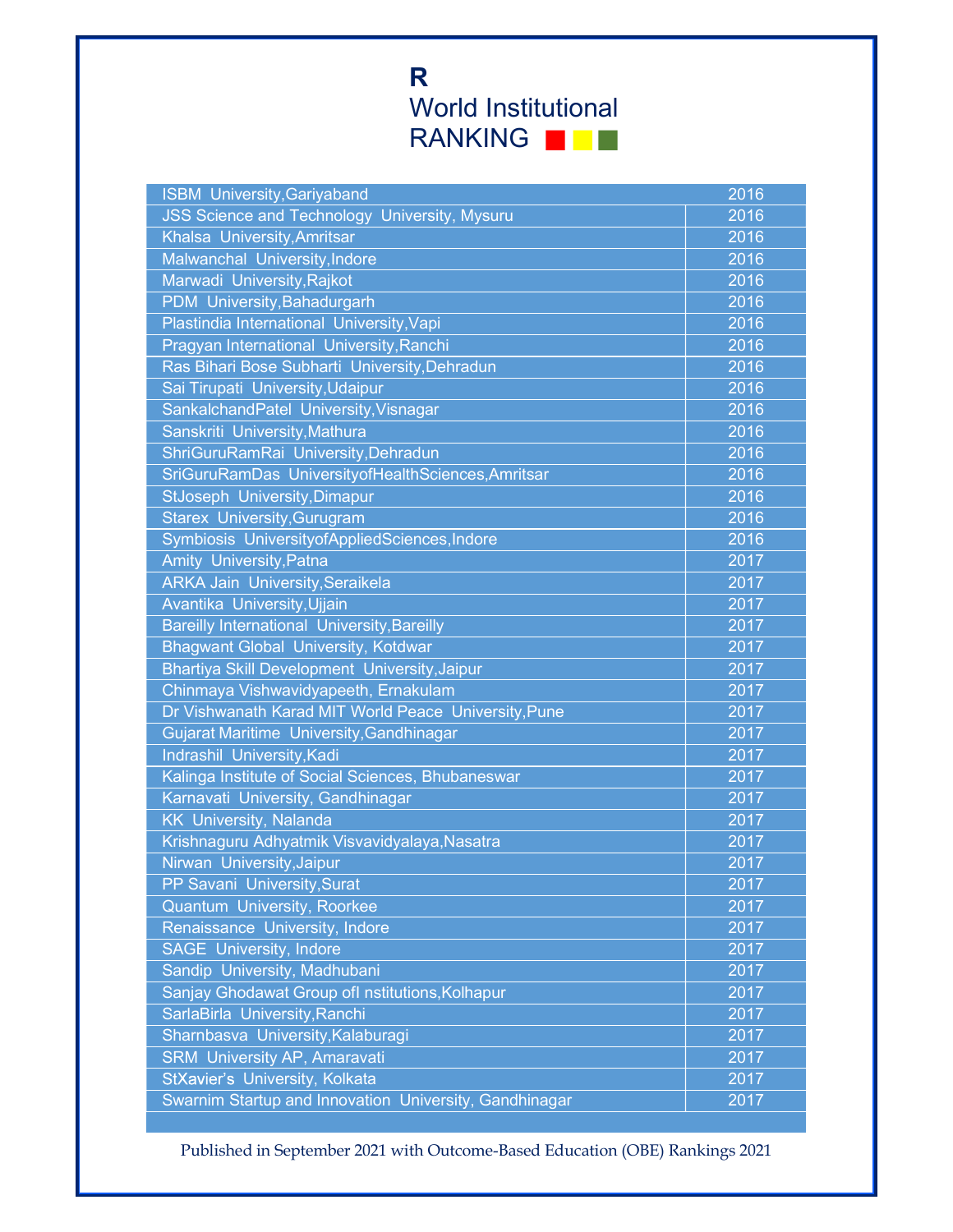| The Global University, Itanagar<br>2017<br>University of Technology, Jaipur<br>2017<br>Vishwakarma University, Pune<br>2017<br><b>VIT</b> University, Bhopal<br>2017<br><b>YBN</b> University, Ranchi<br>2017<br>AAFT UniversityofMediaandArts, Raipur<br>2018<br>Adichunchanagiri University, Mandya<br>2018<br>Al-Karim University, Katihar<br>2018<br>Apex University, Jaipur<br>2018<br>Asian Institute of Public Health, Bhubaneswar<br>2018<br>Atmiya University, Rajkot<br>2018<br><b>Bhabha University, Bhopal</b><br>2018<br>Capital University, Koderma<br>2018<br>Centurion University of Technology and Management, Visakhapatnam<br>2018<br>Chhatrapati Shivaji Maharaj University, NaviMumbai<br>2018<br>Dr CVRaman University, Khandwa<br>2018<br>Dr CVRaman University, Vaishali<br>2018<br>DY Patil International University, Akurdi<br>2018<br><b>GH Raisoni University, Amravati</b><br>2018<br>Gandhi Institute of Engineering and Technology Gunupur<br>2018<br><b>Gokul Global University, Siddhpur</b><br>2018<br>Gopal NarayanSingh University, Rohtas<br>2018<br><b>IILM University, Gurugram</b><br>2018<br>KhajaBandanawaz University, Kalaburagi<br>2018<br>KKModi University, Jalbandha<br>2018<br><b>KREA University, SriCity</b><br>2018<br>Lords University, Alwar<br>2018<br>Madhyanchal Professional University, Bhopal<br>2018<br>Mansarovar Global University, Sehore<br>2018<br>Netaji Subhas University, Jamshedpur<br>2018<br>Radha Govind University, Ramgarh<br>2018<br>Ram Krishana Dharmarth Foundation University, Ranchi<br>2018<br>Ramchandra Chandravansi University, Palamu<br>2018<br>Sardar Bhagwan Singh University, Dehradun<br>2018<br><b>Sardar Patel University, Balaghat</b><br>2018<br>Saveetha Amaravati University, Amaravati<br>2018<br>ShriDharmasthalaManjunatheshwara University,Dharwad<br>2018<br>Shri KallajiVedicVishvavidyalaya, Chittorgarh<br>2018<br>Shri KhushalDas University, Hanumangarh<br>2018<br>Shri Krishna University, Chhatarpur<br>2018<br>Shri RawatpuraSarkar University, Raipur<br>2018<br>Shyam University, Dausa<br>2018 | Symbiosis Skills and Open University, Pune | 2017 |
|------------------------------------------------------------------------------------------------------------------------------------------------------------------------------------------------------------------------------------------------------------------------------------------------------------------------------------------------------------------------------------------------------------------------------------------------------------------------------------------------------------------------------------------------------------------------------------------------------------------------------------------------------------------------------------------------------------------------------------------------------------------------------------------------------------------------------------------------------------------------------------------------------------------------------------------------------------------------------------------------------------------------------------------------------------------------------------------------------------------------------------------------------------------------------------------------------------------------------------------------------------------------------------------------------------------------------------------------------------------------------------------------------------------------------------------------------------------------------------------------------------------------------------------------------------------------------------------------------------------------------------------------------------------------------------------------------------------------------------------------------------------------------------------------------------------------------------------------------------------------------------------------------------------------------------------------------------------------------------------------------------------------------------------------------------------------------------------------------------------|--------------------------------------------|------|
|                                                                                                                                                                                                                                                                                                                                                                                                                                                                                                                                                                                                                                                                                                                                                                                                                                                                                                                                                                                                                                                                                                                                                                                                                                                                                                                                                                                                                                                                                                                                                                                                                                                                                                                                                                                                                                                                                                                                                                                                                                                                                                                  |                                            |      |
|                                                                                                                                                                                                                                                                                                                                                                                                                                                                                                                                                                                                                                                                                                                                                                                                                                                                                                                                                                                                                                                                                                                                                                                                                                                                                                                                                                                                                                                                                                                                                                                                                                                                                                                                                                                                                                                                                                                                                                                                                                                                                                                  |                                            |      |
|                                                                                                                                                                                                                                                                                                                                                                                                                                                                                                                                                                                                                                                                                                                                                                                                                                                                                                                                                                                                                                                                                                                                                                                                                                                                                                                                                                                                                                                                                                                                                                                                                                                                                                                                                                                                                                                                                                                                                                                                                                                                                                                  |                                            |      |
|                                                                                                                                                                                                                                                                                                                                                                                                                                                                                                                                                                                                                                                                                                                                                                                                                                                                                                                                                                                                                                                                                                                                                                                                                                                                                                                                                                                                                                                                                                                                                                                                                                                                                                                                                                                                                                                                                                                                                                                                                                                                                                                  |                                            |      |
|                                                                                                                                                                                                                                                                                                                                                                                                                                                                                                                                                                                                                                                                                                                                                                                                                                                                                                                                                                                                                                                                                                                                                                                                                                                                                                                                                                                                                                                                                                                                                                                                                                                                                                                                                                                                                                                                                                                                                                                                                                                                                                                  |                                            |      |
|                                                                                                                                                                                                                                                                                                                                                                                                                                                                                                                                                                                                                                                                                                                                                                                                                                                                                                                                                                                                                                                                                                                                                                                                                                                                                                                                                                                                                                                                                                                                                                                                                                                                                                                                                                                                                                                                                                                                                                                                                                                                                                                  |                                            |      |
|                                                                                                                                                                                                                                                                                                                                                                                                                                                                                                                                                                                                                                                                                                                                                                                                                                                                                                                                                                                                                                                                                                                                                                                                                                                                                                                                                                                                                                                                                                                                                                                                                                                                                                                                                                                                                                                                                                                                                                                                                                                                                                                  |                                            |      |
|                                                                                                                                                                                                                                                                                                                                                                                                                                                                                                                                                                                                                                                                                                                                                                                                                                                                                                                                                                                                                                                                                                                                                                                                                                                                                                                                                                                                                                                                                                                                                                                                                                                                                                                                                                                                                                                                                                                                                                                                                                                                                                                  |                                            |      |
|                                                                                                                                                                                                                                                                                                                                                                                                                                                                                                                                                                                                                                                                                                                                                                                                                                                                                                                                                                                                                                                                                                                                                                                                                                                                                                                                                                                                                                                                                                                                                                                                                                                                                                                                                                                                                                                                                                                                                                                                                                                                                                                  |                                            |      |
|                                                                                                                                                                                                                                                                                                                                                                                                                                                                                                                                                                                                                                                                                                                                                                                                                                                                                                                                                                                                                                                                                                                                                                                                                                                                                                                                                                                                                                                                                                                                                                                                                                                                                                                                                                                                                                                                                                                                                                                                                                                                                                                  |                                            |      |
|                                                                                                                                                                                                                                                                                                                                                                                                                                                                                                                                                                                                                                                                                                                                                                                                                                                                                                                                                                                                                                                                                                                                                                                                                                                                                                                                                                                                                                                                                                                                                                                                                                                                                                                                                                                                                                                                                                                                                                                                                                                                                                                  |                                            |      |
|                                                                                                                                                                                                                                                                                                                                                                                                                                                                                                                                                                                                                                                                                                                                                                                                                                                                                                                                                                                                                                                                                                                                                                                                                                                                                                                                                                                                                                                                                                                                                                                                                                                                                                                                                                                                                                                                                                                                                                                                                                                                                                                  |                                            |      |
|                                                                                                                                                                                                                                                                                                                                                                                                                                                                                                                                                                                                                                                                                                                                                                                                                                                                                                                                                                                                                                                                                                                                                                                                                                                                                                                                                                                                                                                                                                                                                                                                                                                                                                                                                                                                                                                                                                                                                                                                                                                                                                                  |                                            |      |
|                                                                                                                                                                                                                                                                                                                                                                                                                                                                                                                                                                                                                                                                                                                                                                                                                                                                                                                                                                                                                                                                                                                                                                                                                                                                                                                                                                                                                                                                                                                                                                                                                                                                                                                                                                                                                                                                                                                                                                                                                                                                                                                  |                                            |      |
|                                                                                                                                                                                                                                                                                                                                                                                                                                                                                                                                                                                                                                                                                                                                                                                                                                                                                                                                                                                                                                                                                                                                                                                                                                                                                                                                                                                                                                                                                                                                                                                                                                                                                                                                                                                                                                                                                                                                                                                                                                                                                                                  |                                            |      |
|                                                                                                                                                                                                                                                                                                                                                                                                                                                                                                                                                                                                                                                                                                                                                                                                                                                                                                                                                                                                                                                                                                                                                                                                                                                                                                                                                                                                                                                                                                                                                                                                                                                                                                                                                                                                                                                                                                                                                                                                                                                                                                                  |                                            |      |
|                                                                                                                                                                                                                                                                                                                                                                                                                                                                                                                                                                                                                                                                                                                                                                                                                                                                                                                                                                                                                                                                                                                                                                                                                                                                                                                                                                                                                                                                                                                                                                                                                                                                                                                                                                                                                                                                                                                                                                                                                                                                                                                  |                                            |      |
|                                                                                                                                                                                                                                                                                                                                                                                                                                                                                                                                                                                                                                                                                                                                                                                                                                                                                                                                                                                                                                                                                                                                                                                                                                                                                                                                                                                                                                                                                                                                                                                                                                                                                                                                                                                                                                                                                                                                                                                                                                                                                                                  |                                            |      |
|                                                                                                                                                                                                                                                                                                                                                                                                                                                                                                                                                                                                                                                                                                                                                                                                                                                                                                                                                                                                                                                                                                                                                                                                                                                                                                                                                                                                                                                                                                                                                                                                                                                                                                                                                                                                                                                                                                                                                                                                                                                                                                                  |                                            |      |
|                                                                                                                                                                                                                                                                                                                                                                                                                                                                                                                                                                                                                                                                                                                                                                                                                                                                                                                                                                                                                                                                                                                                                                                                                                                                                                                                                                                                                                                                                                                                                                                                                                                                                                                                                                                                                                                                                                                                                                                                                                                                                                                  |                                            |      |
|                                                                                                                                                                                                                                                                                                                                                                                                                                                                                                                                                                                                                                                                                                                                                                                                                                                                                                                                                                                                                                                                                                                                                                                                                                                                                                                                                                                                                                                                                                                                                                                                                                                                                                                                                                                                                                                                                                                                                                                                                                                                                                                  |                                            |      |
|                                                                                                                                                                                                                                                                                                                                                                                                                                                                                                                                                                                                                                                                                                                                                                                                                                                                                                                                                                                                                                                                                                                                                                                                                                                                                                                                                                                                                                                                                                                                                                                                                                                                                                                                                                                                                                                                                                                                                                                                                                                                                                                  |                                            |      |
|                                                                                                                                                                                                                                                                                                                                                                                                                                                                                                                                                                                                                                                                                                                                                                                                                                                                                                                                                                                                                                                                                                                                                                                                                                                                                                                                                                                                                                                                                                                                                                                                                                                                                                                                                                                                                                                                                                                                                                                                                                                                                                                  |                                            |      |
|                                                                                                                                                                                                                                                                                                                                                                                                                                                                                                                                                                                                                                                                                                                                                                                                                                                                                                                                                                                                                                                                                                                                                                                                                                                                                                                                                                                                                                                                                                                                                                                                                                                                                                                                                                                                                                                                                                                                                                                                                                                                                                                  |                                            |      |
|                                                                                                                                                                                                                                                                                                                                                                                                                                                                                                                                                                                                                                                                                                                                                                                                                                                                                                                                                                                                                                                                                                                                                                                                                                                                                                                                                                                                                                                                                                                                                                                                                                                                                                                                                                                                                                                                                                                                                                                                                                                                                                                  |                                            |      |
|                                                                                                                                                                                                                                                                                                                                                                                                                                                                                                                                                                                                                                                                                                                                                                                                                                                                                                                                                                                                                                                                                                                                                                                                                                                                                                                                                                                                                                                                                                                                                                                                                                                                                                                                                                                                                                                                                                                                                                                                                                                                                                                  |                                            |      |
|                                                                                                                                                                                                                                                                                                                                                                                                                                                                                                                                                                                                                                                                                                                                                                                                                                                                                                                                                                                                                                                                                                                                                                                                                                                                                                                                                                                                                                                                                                                                                                                                                                                                                                                                                                                                                                                                                                                                                                                                                                                                                                                  |                                            |      |
|                                                                                                                                                                                                                                                                                                                                                                                                                                                                                                                                                                                                                                                                                                                                                                                                                                                                                                                                                                                                                                                                                                                                                                                                                                                                                                                                                                                                                                                                                                                                                                                                                                                                                                                                                                                                                                                                                                                                                                                                                                                                                                                  |                                            |      |
|                                                                                                                                                                                                                                                                                                                                                                                                                                                                                                                                                                                                                                                                                                                                                                                                                                                                                                                                                                                                                                                                                                                                                                                                                                                                                                                                                                                                                                                                                                                                                                                                                                                                                                                                                                                                                                                                                                                                                                                                                                                                                                                  |                                            |      |
|                                                                                                                                                                                                                                                                                                                                                                                                                                                                                                                                                                                                                                                                                                                                                                                                                                                                                                                                                                                                                                                                                                                                                                                                                                                                                                                                                                                                                                                                                                                                                                                                                                                                                                                                                                                                                                                                                                                                                                                                                                                                                                                  |                                            |      |
|                                                                                                                                                                                                                                                                                                                                                                                                                                                                                                                                                                                                                                                                                                                                                                                                                                                                                                                                                                                                                                                                                                                                                                                                                                                                                                                                                                                                                                                                                                                                                                                                                                                                                                                                                                                                                                                                                                                                                                                                                                                                                                                  |                                            |      |
|                                                                                                                                                                                                                                                                                                                                                                                                                                                                                                                                                                                                                                                                                                                                                                                                                                                                                                                                                                                                                                                                                                                                                                                                                                                                                                                                                                                                                                                                                                                                                                                                                                                                                                                                                                                                                                                                                                                                                                                                                                                                                                                  |                                            |      |
|                                                                                                                                                                                                                                                                                                                                                                                                                                                                                                                                                                                                                                                                                                                                                                                                                                                                                                                                                                                                                                                                                                                                                                                                                                                                                                                                                                                                                                                                                                                                                                                                                                                                                                                                                                                                                                                                                                                                                                                                                                                                                                                  |                                            |      |
|                                                                                                                                                                                                                                                                                                                                                                                                                                                                                                                                                                                                                                                                                                                                                                                                                                                                                                                                                                                                                                                                                                                                                                                                                                                                                                                                                                                                                                                                                                                                                                                                                                                                                                                                                                                                                                                                                                                                                                                                                                                                                                                  |                                            |      |
|                                                                                                                                                                                                                                                                                                                                                                                                                                                                                                                                                                                                                                                                                                                                                                                                                                                                                                                                                                                                                                                                                                                                                                                                                                                                                                                                                                                                                                                                                                                                                                                                                                                                                                                                                                                                                                                                                                                                                                                                                                                                                                                  |                                            |      |
|                                                                                                                                                                                                                                                                                                                                                                                                                                                                                                                                                                                                                                                                                                                                                                                                                                                                                                                                                                                                                                                                                                                                                                                                                                                                                                                                                                                                                                                                                                                                                                                                                                                                                                                                                                                                                                                                                                                                                                                                                                                                                                                  |                                            |      |
|                                                                                                                                                                                                                                                                                                                                                                                                                                                                                                                                                                                                                                                                                                                                                                                                                                                                                                                                                                                                                                                                                                                                                                                                                                                                                                                                                                                                                                                                                                                                                                                                                                                                                                                                                                                                                                                                                                                                                                                                                                                                                                                  |                                            |      |
|                                                                                                                                                                                                                                                                                                                                                                                                                                                                                                                                                                                                                                                                                                                                                                                                                                                                                                                                                                                                                                                                                                                                                                                                                                                                                                                                                                                                                                                                                                                                                                                                                                                                                                                                                                                                                                                                                                                                                                                                                                                                                                                  |                                            |      |
|                                                                                                                                                                                                                                                                                                                                                                                                                                                                                                                                                                                                                                                                                                                                                                                                                                                                                                                                                                                                                                                                                                                                                                                                                                                                                                                                                                                                                                                                                                                                                                                                                                                                                                                                                                                                                                                                                                                                                                                                                                                                                                                  |                                            |      |
|                                                                                                                                                                                                                                                                                                                                                                                                                                                                                                                                                                                                                                                                                                                                                                                                                                                                                                                                                                                                                                                                                                                                                                                                                                                                                                                                                                                                                                                                                                                                                                                                                                                                                                                                                                                                                                                                                                                                                                                                                                                                                                                  |                                            |      |
|                                                                                                                                                                                                                                                                                                                                                                                                                                                                                                                                                                                                                                                                                                                                                                                                                                                                                                                                                                                                                                                                                                                                                                                                                                                                                                                                                                                                                                                                                                                                                                                                                                                                                                                                                                                                                                                                                                                                                                                                                                                                                                                  |                                            |      |
|                                                                                                                                                                                                                                                                                                                                                                                                                                                                                                                                                                                                                                                                                                                                                                                                                                                                                                                                                                                                                                                                                                                                                                                                                                                                                                                                                                                                                                                                                                                                                                                                                                                                                                                                                                                                                                                                                                                                                                                                                                                                                                                  |                                            |      |